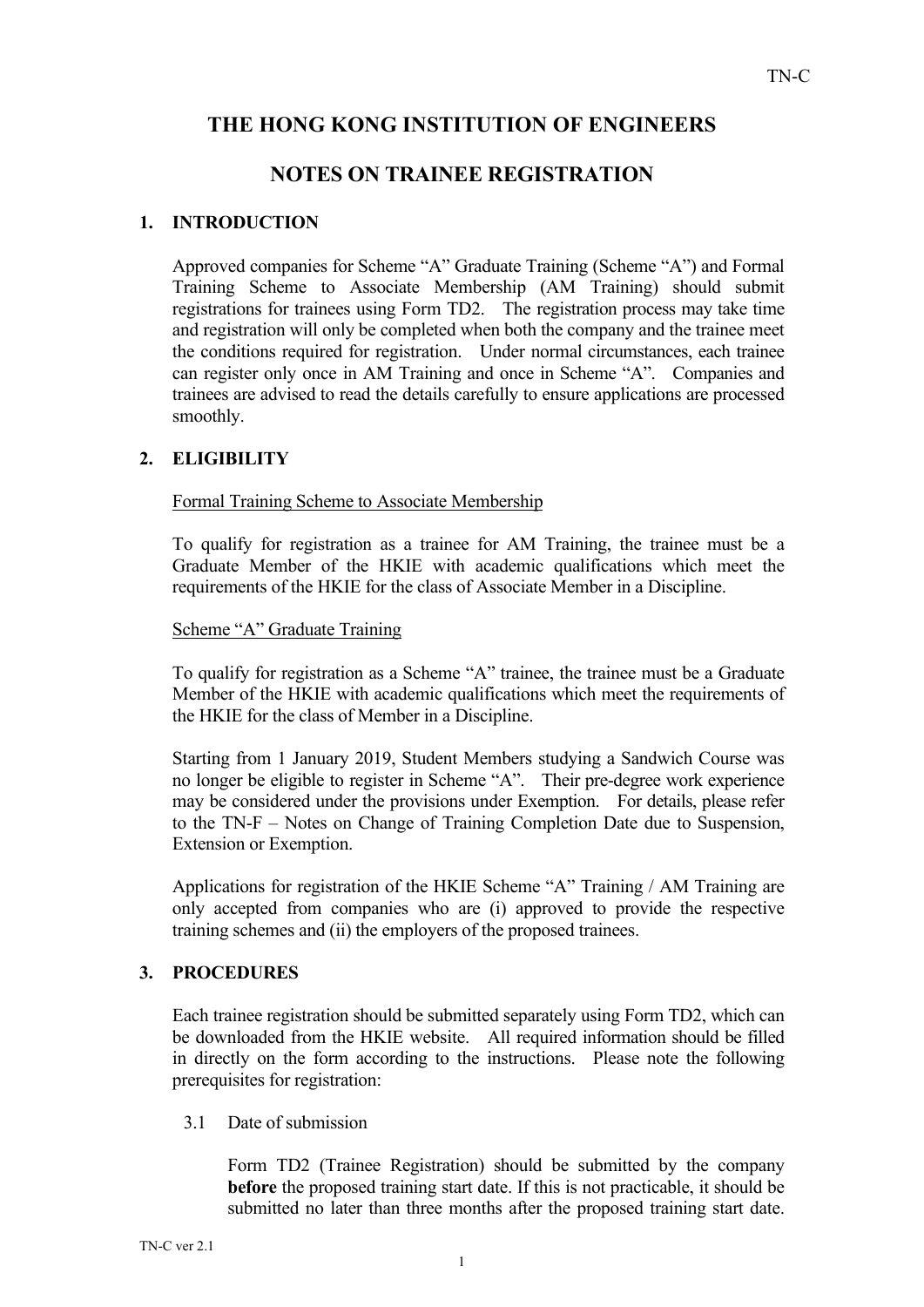The proposed training start date should be the date when formal training started. That is, the trainee is following the approved training programme with proper supervision by an assigned Engineering Supervisor and Training Tutor. The HKIE will consider a maximum backdate of six months from the date of receiving Form TD2 to the training start date on a case-by-case basis.

#### 3.2 Fees

#### Application fee

Since 1 April 2019, the HKIE has imposed an application fee for all TD2 forms for Scheme "A" trainees received on or after this date (by date of postmark). This fee must be paid when submitting Form TD2. Form TD2P should be submitted together with the cheque for finance records. The application fee is non-refundable and non-transferable. This fee is also applicable for trainee to be registered in Formal Training Scheme to Associate Membership from 1 April 2022. (The Application Fee for AM Training is waived until 31 March 2023.)

#### Registration fee

Upon successful registration, the company must pay the registration fee. The HKIE will send the company an invoice for the registration fees for trainees successfully registered, together with letters confirming the registration. The company must pay the registration fee for each trainee stated on the invoice within the specified period unless a registration is withdrawn (i) within three months of the proposed training start date, or (ii) before the invoice for registration fee is issued, whichever is later.

Please refer to the Fee Table for updated fees.

#### 3.3 Membership Grade

To be eligible to register in Scheme "A" or AM Training, , a trainee must be a Graduate Member of the HKIE with qualifications which meet the academic requirements for Member or Associate Member of the HKIE in a Discipline. A trainee can apply to become a Graduate Member any time after graduating from an accredited / recognised programme. A trainee's membership application does not depend on their registration status with Scheme "A" or AM Training. Trainees should apply to the HKIE Membership Section no later than when they submit Form TD2. Registration to HKIE training schemes cannot proceed until Graduate membership status is confirmed. The company would be notified if there are issues withholding the trainee registration due to the trainee's membership status.

Currently, there is no limit on the number of years after graduation when a trainee can register into Scheme "A" or AM Training. Please refer to HKIE's M3 – Routes to Membership and M4 – Routes to Associate Membership to consider if formal training is the most suitable path for pursuing HKIE Membership as Corporate or Associate Member.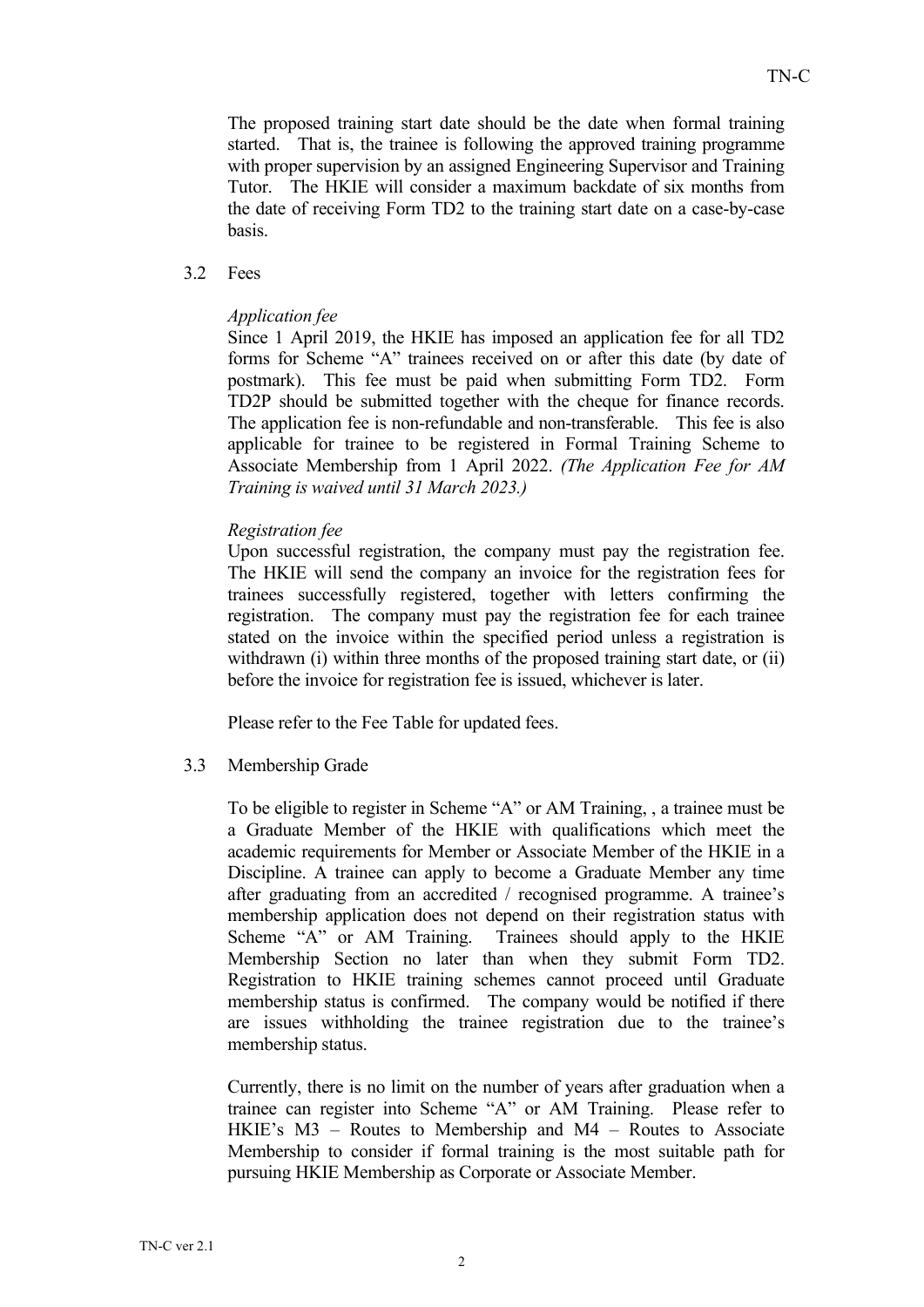3.4 Eligibility of Academic Qualification for Proposed Discipline in Scheme "A" or AM Training

### Scheme "A" Graduate Training

To register into the respective Scheme "A":

- (i) the applicant must meet the academic qualifications for Graduate Member of the HKIE (Section 3.3); and
- (ii) the subjects that the applicant studied during their degree course(s) must meet the subject areas<sup> $#$ </sup> specified by the respective Discipline.

# The HKIE has developed the Minimum Core Subject Areas (MCSA) for each of the 21 Disciplines as the criteria for evaluating the eligibility of four-year bachelor's programmes for admission into Scheme "A" training. For details of the MCSA for each Discipline, please refer to the HKIE website.

Scheme "A" training is designed to be the period when theory from academic studies is integrated with practical applications in industry. The discipline matching results of HKIE accredited degrees are available on the HKIE website. More information is available from the Membership Section on the admission requirements for respective disciplines. For overseas accredited degrees, please contact the Training & Development Section for details.

#### Formal Training Scheme to Associate Membership

To register into AM Training (applicable for Civil (CVL), Building (BUD), Building Services (BSS), Electrical (ELL), Mechanical (MCL), or Manufacturing, Industrial and Systems Engineering (MIS) Disciplines only):

- (i) the applicant must meet the academic qualifications for Graduate Member of the HKIE (Section 3.3); and
- (ii) at least 60% of the engineering course curriculum (course work and projects included) of the applicant's academic qualification must be relevant to the discipline applied.

If the company submits Form TD2 of a trainee who has graduated from an accredited programme that has not been assessed by the relevant Discipline for the proposed training scheme, it will be handled as "individual matching" and the company will be notified.

If the company chooses to proceed with the registration, the Discipline Advisory Panel will require additional information on the applicant's academic qualifications such as certificates, transcripts, relevant course details and Final Year Project abstract to assess on a case-by-case basis. Details of any relevant post-graduate studies completed can also be submitted for review. The recommendation will be forwarded to (i) the Training Review Sub-Committee for endorsement, and (ii) the Training Committee for approval. The company will be notified of the assessment result. If the case is approved as eligible, registration can proceed.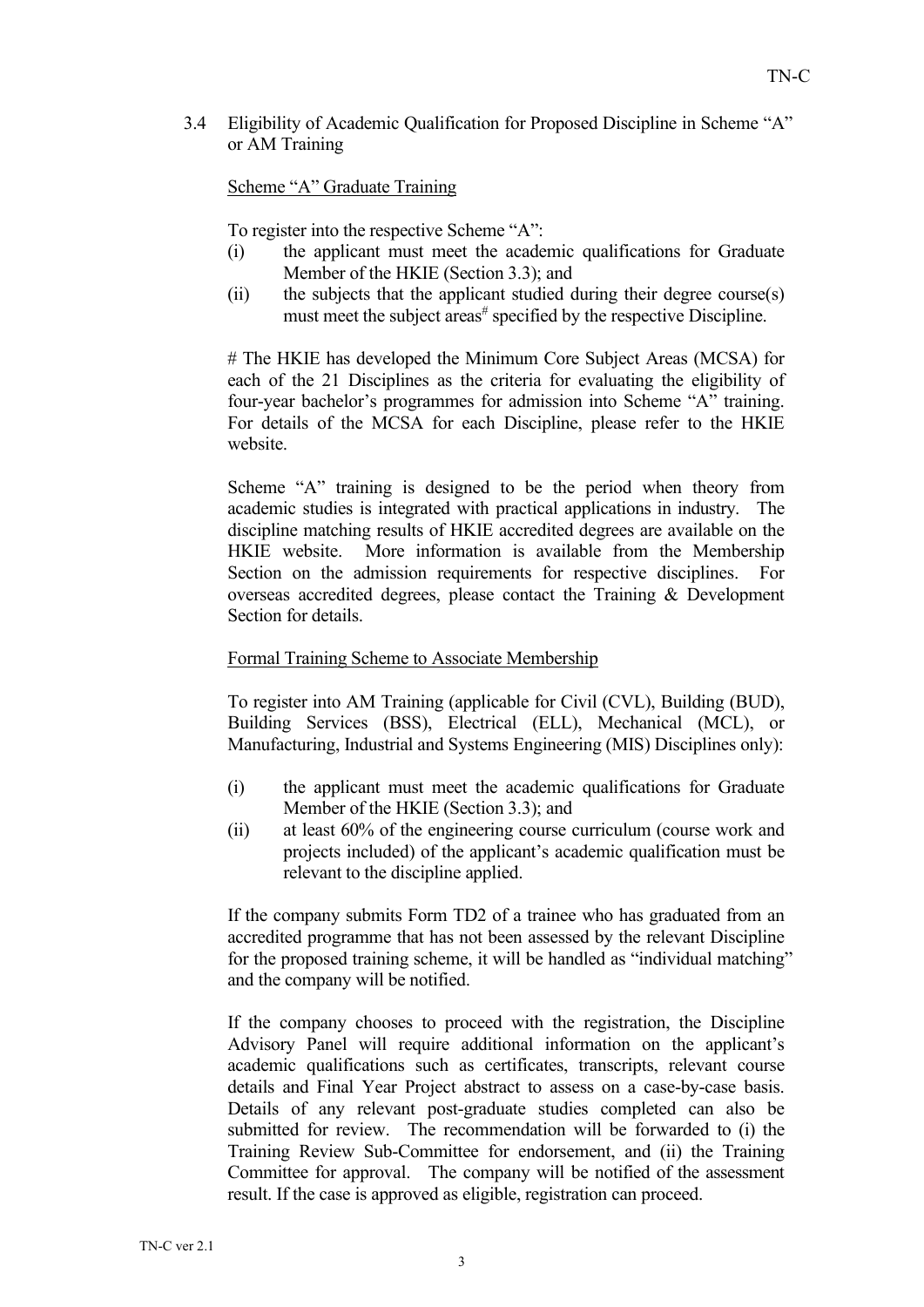If Form TD2 is submitted with non-accredited programmes, the applicant's academic qualifications must be confirmed as acceptable by the Education and Examinations Committee. Registration can then proceed as normal.

A confirmation service of academic qualification to Scheme "A" or AM Training for potential trainees is available to companies approved for Scheme "A" or AM Training who wish to seek confirmation on the eligibility of their potential trainees to register into respective training schemes. Please refer to Appendix A for details.

3.5 Company Status

The company's status for providing HKIE training schemes must be valid for accepting new registrations. The approval period of each assessment or re-assessment is stated in the decision letter and the company certificate. Companies must submit the necessary documents to apply for re-assessments. For details regarding application for company re-assessments, please refer to the TN-A – Notes on Company Assessment or Re-Assessment for Scheme "A" Graduate Training and Formal Training Scheme to Associate Membership.

The company should also ensure there are sufficient Engineering Supervisors and Training Tutors for their approved training quota continuously, which should meet the minimum ratio stipulated by the HKIE (see TN-B – Notes on Training Personnel). The HKIE must be notified of any changes so that the records can be kept up-to-date. The name of the Engineering Supervisor and Training Tutor assigned to the trainee at time of registration must be filled in directly on the form.

The approved training quota is also a key factor in the registration of trainees as this quota denotes the maximum number of registered trainees allowed at any one time. If the company has already registered the maximum number of trainees, it cannot register additional trainees until the quota becomes available either by (i) returning Final Training Reports of those earlier trainees who have satisfactory completed their training, or (ii) requesting an increase in quota and is approved. For details of returning Final Training Reports, please refer to TN-D – Trainee Progress Assessments. For details of how to request an increased training quota, please refer to Appendix C of TN-A – Notes on Company Assessment or Re-Assessment for Scheme "A" Graduate Training and Formal Training Scheme to Associate Membership.

#### 4. CONFIRMATION OF REGISTRATION

Having checked that all conditions for registration have been satisfied, the HKIE will send a "Confirmation of Registration" letter to the trainee (through the company) with a copy to the company confirming the registration stating the training start date and projected training completion date according to HKIE's record with a copy of Form TD2 signed by the HKIE. The company will then be required to settle the registration fee to complete the registration process.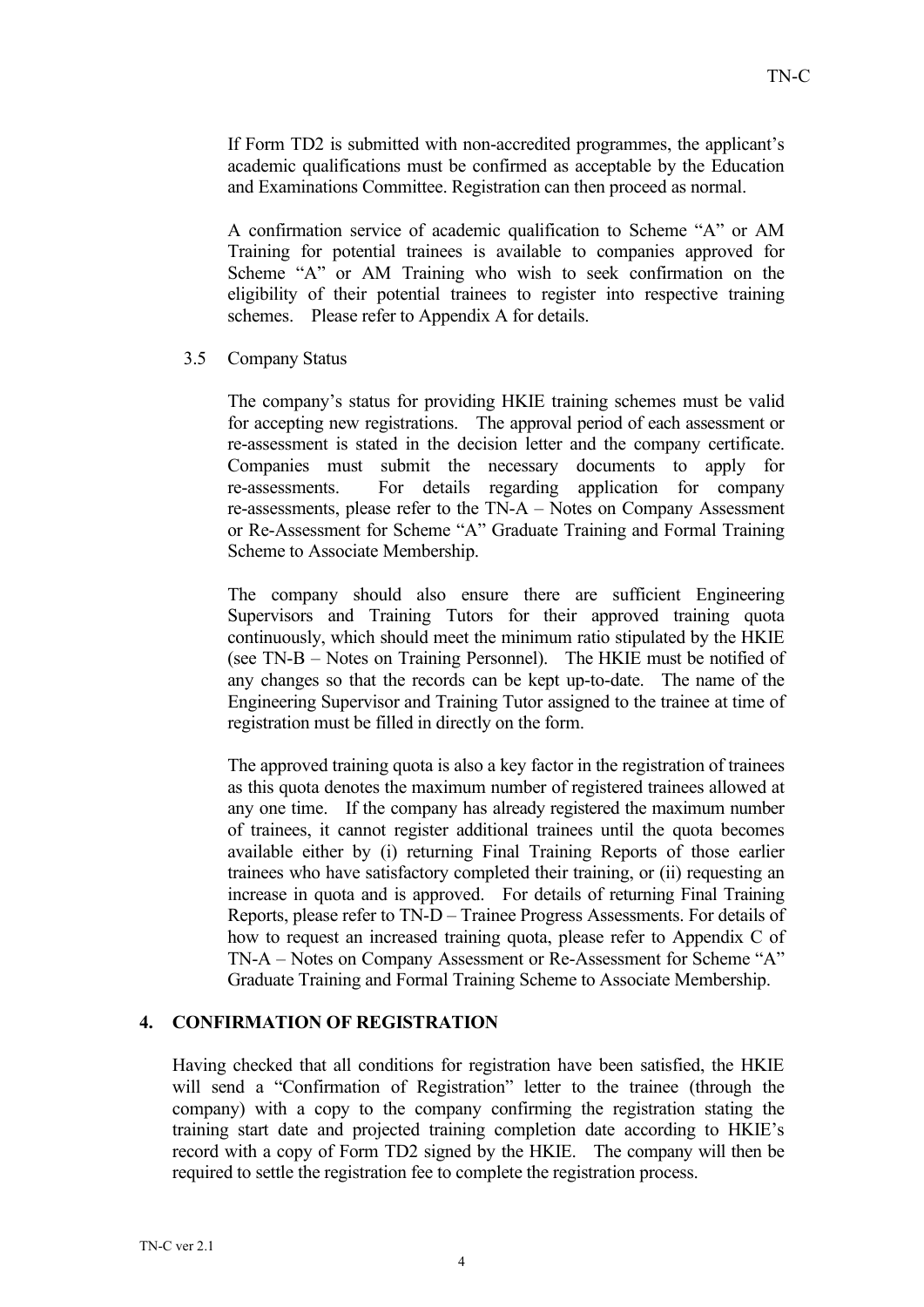Trainees who have registered successfully may also view their "Training Record" in the Members Login area of the HKIE website. It contains information of the registered trainee such as the Company Name, registered Discipline, training start date, and (projected) training completion date. Samples are attached in Appendix B.

The training start date on the letter may be different from the one originally proposed on Form TD2 due to various factors such as the receipt date of TD2 or the membership status of the trainee. In such cases, the HKIE would notify the company of the change before the "Confirmation of Registration" letter is issued.

### 5. TRAINEE RESIGNATION / WITHDRAWAL / RE-REGISTRATION

Under normal circumstances, a trainee is considered formally "registered" under Scheme "A" or AM Training of a Company when the HKIE issues him/her a "Confirmation of Registration" letter. For withdrawal requests before the registration is confirmed, companies must inform the HKIE in writing when a trainee resigns or withdraws from his/her training agreement. Companies may inform the HKIE by submitting Form TD2W. In case where the company does not provide the withdrawal notice, the trainee may provide a copy of his or her resignation letter to the HKIE directly if the withdrawal takes place within three months from the date of receipt of TD2 by the HKIE and the "Confirmation of Registration" letter is not yet issued. Three months after the HKIE receives the TD2, if the "Confirmation of Registration" letter is still not issued, only the company may withdraw the application for registration.

Once the "Confirmation of Registration" letter is issued, the trainee would be considered formally registered, and the trainee may not be able to register into Scheme "A" or AM Training for a second time unless there are good reasons accepted by the HKIE.

If the HKIE receives a TD2 Trainee Registration for a trainee who is found to have previously registered with another company or discipline for the same training scheme (Scheme "A" or AM Training), the HKIE will follow up as a re-registration case accordingly.

#### 6. RETURN OF TRAINEE REGISTRATION FORMS

If the HKIE cannot process a registration for any of the following reasons, it will return registration forms to the company within three months of the date of receiving the forms:

- (i) The application fee is not yet settled.
- (ii) The trainee's graduate membership has not been confirmed.
- (iii) The trainee's academic qualification is not eligible to register for the proposed discipline.
- (iv) The company's approval period for the scheme has expired.
- (v) The trainee's Training Tutor or Engineering Supervisor has not yet been confirmed.
- (vi) The company's training quota for the discipline is filled.
- (vii) The trainee or the company has notified the HKIE to hold the registration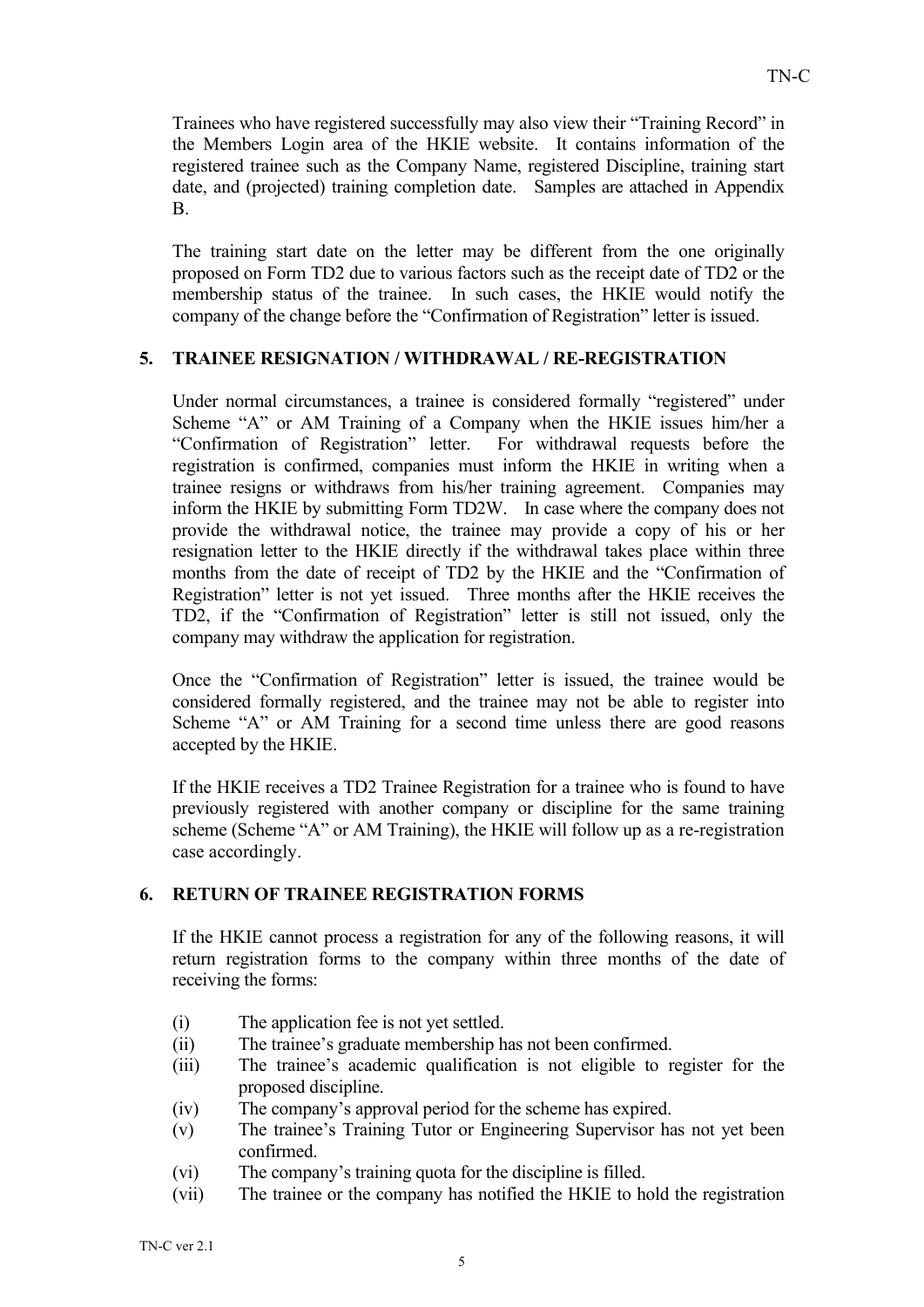and no further instruction has been given.

If Form TD2 is resubmitted within three months from the date of returning Form TD2 to the company for the same trainee after settling any of the above problems, the company will not be required to pay the application fee again. However, the re-submission should include a revised proposed training start date taking into account 3.1 above. The HKIE will consider a maximum backdate of six months from the latest receipt date of Form TD2 on a case-by-case basis.

## 7. UNDERTAKING

The registration is an agreement between three parties: the company, the trainee and the HKIE. Each party should read the terms of the undertaking carefully before signing as commitment from all three parties is needed for the scheme to run effectively. In particular, both the company and trainee should note that resignations during formal training are discouraged. The HKIE does not normally approve a change of company or discipline for the same training scheme.

## 8. VOCATIONAL TRAINING COUNCIL

The VTC recognises Scheme "A" Training for subsidy purposes (up to 18 months). Therefore the HKIE will keep the VTC informed on all successful registrations and changes in registrations. For more information on VTC subsidy, please contact the VTC Secretariat at 3907 6878.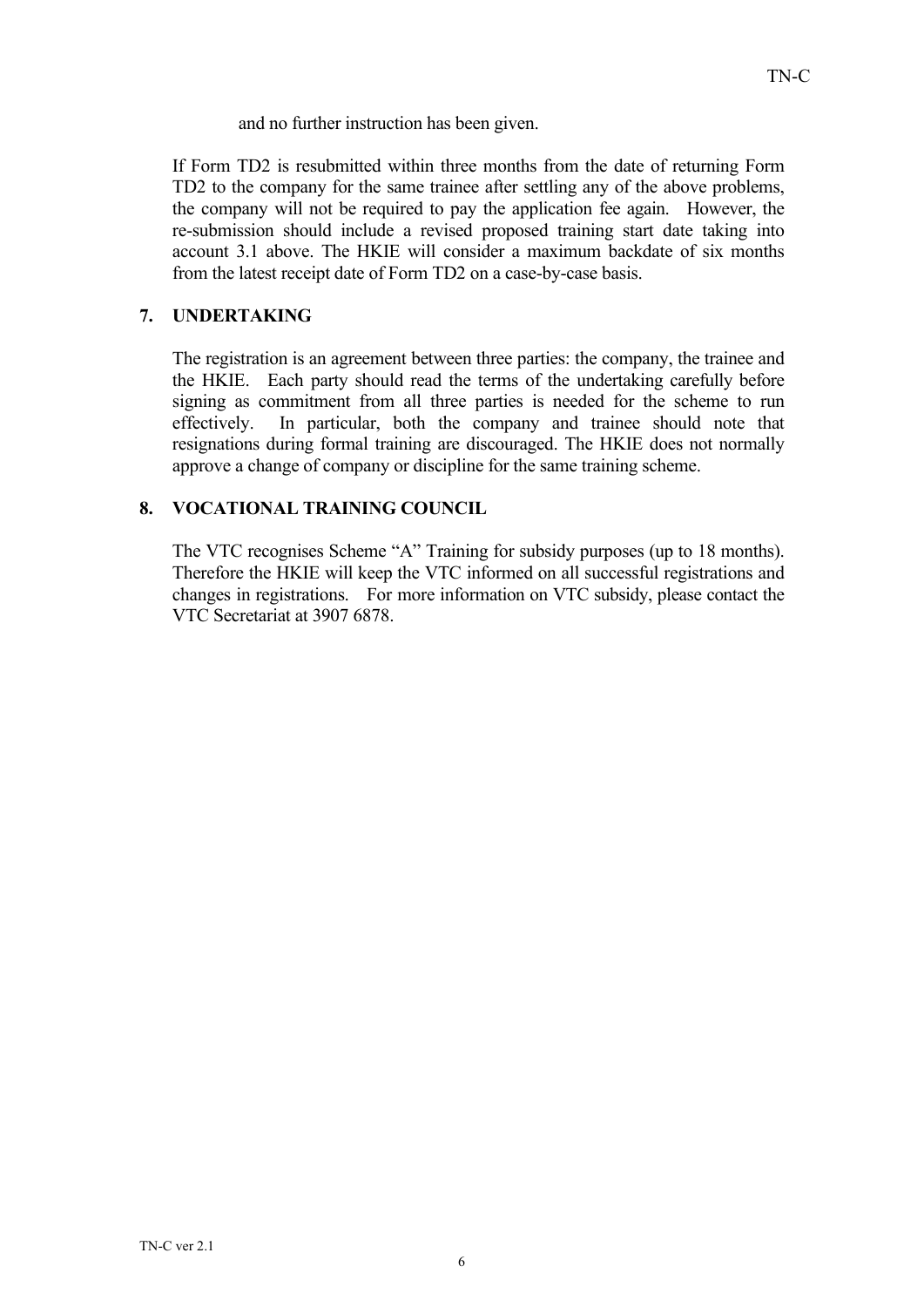# CONFIRMATION OF ACADEMIC QUALIFICATIONS TO SCHEME "A" OR AM TRAINING FOR POTENTIAL TRAINEES

For the purpose of facilitating companies in their recruitment processes, an additional service is offered to companies approved for Scheme "A" or AM Training: a written confirmation on the eligibility of accredited academic qualifications to formal training scheme of their potential trainee(s). This confirmation includes checking of the academic qualification for meeting the academic requirement of  $(1)$  Graduate Member<sup>(a)</sup> of the HKIE, and (2) registration for Scheme "A" / AM Training in the Discipline.

The following documents must be submitted to the HKIE for this service:

- (1) Completed Form TD12
- (2) Certified true copies of academic transcript(s)

The potential trainee must be studying in his/her final semester of the accredited/recognised programme<sup>(b)</sup>, or has been awarded the academic qualification when he/she applies for written confirmation. Potential trainee who has completed the programme must also provide a certified true copy of the certificate.

The total charge for this service is HK\$600, which includes

- (1) HK\$100 for checking the academic qualification for meeting the academic requirement of Graduate Member (not applicable for potential trainees who are already Graduate Members of the HKIE); and
- (2) HK\$500 for checking the eligibility of the academic qualification to the proposed discipline for the proposed training scheme. (This is considered as an advance payment of the Application Fee which is required to pay upon submission of TD2.)

Two separate cheques in the amount of HK\$100 and HK\$500 should be made when the company requests this service and submits the Form TD12 together with copies of the academic transcripts. In case the potential trainee's academic qualification does not satisfy the academic requirement for Graduate Member, the checking of eligibility to the proposed Discipline will not proceed and the HK\$500 will not be charged.

If the academic qualification of the potential trainee is confirmed to be eligible for the proposed discipline and the company eventually submits the registration of that trainee in the Discipline with Form TD2, the company will not be required to pay the application fee of HK\$500 again upon presentation of the confirmation letter issued by the HKIE.

If the application proceeds to Individual Matching for checking the eligibility, the company will be notified and requested to produce additional information for evaluation by the Discipline Advisory Panel. The additional information includes course details (course description and contact hours for each course in the transcript), and the abstract of the Final Year Project.

The confirmation of academic qualification is on an individual basis for the particular trainee and the process will normally take two months. If Individual Matching is required, the whole process may take up to six months. Please note that the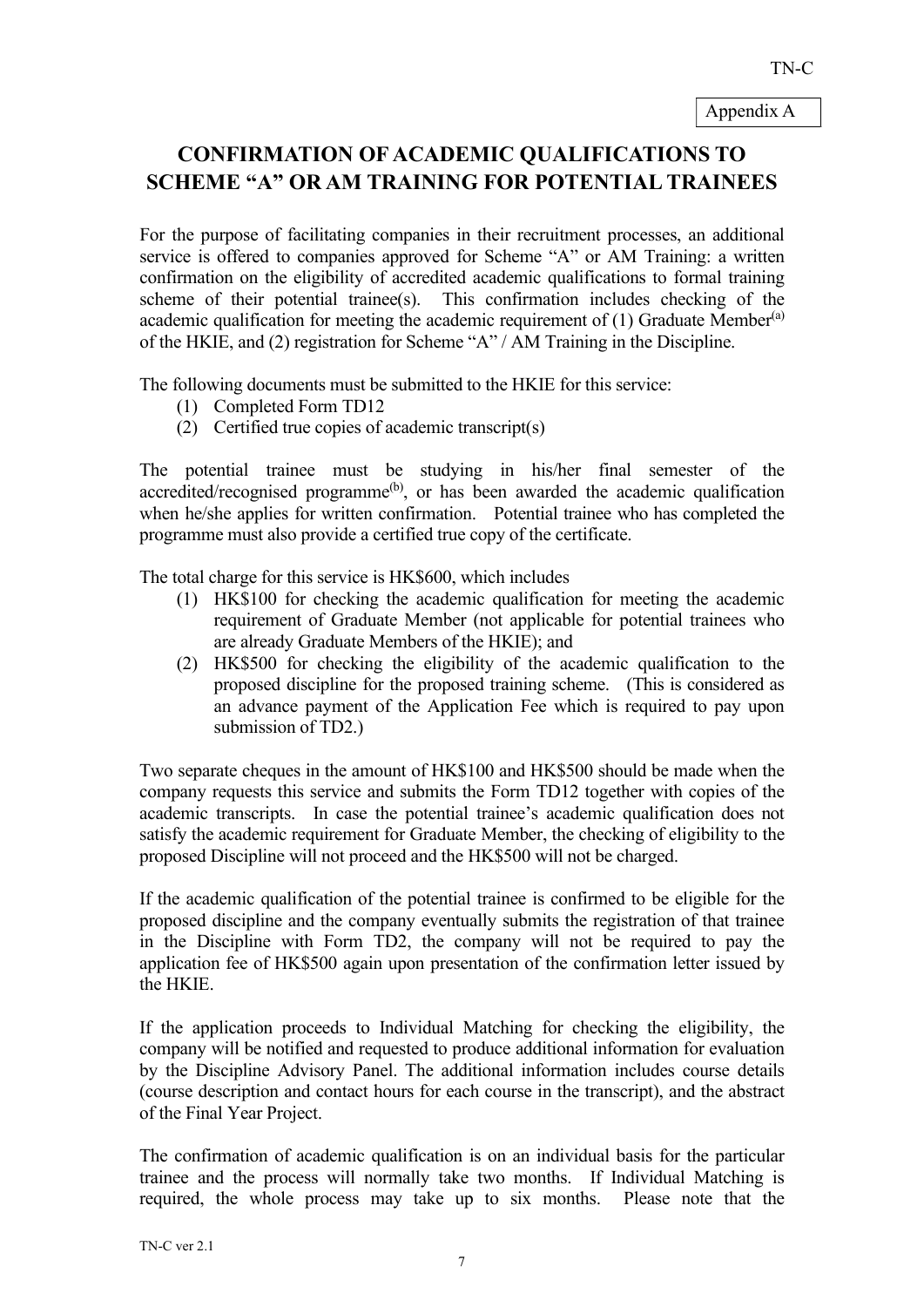confirmation serves to confirm the academic qualification for meeting the academic requirement of Graduate Member and for Scheme "A" or AM Training. For the application of Graduate Membership and registration of Scheme "A" or AM Training, please refer to the existing procedures.

Remarks:

- a. Graduate Members registering in Scheme "A" must meet the academic qualifications for Member in a Discipline; Graduate Members registering in AM Training must meet the academic qualifications for Associate Member in a Discipline.
- b. Potential candidate with non-recognised qualification may consider applying for Assessment of Academic Qualifications with Form1/AQ which can be downloaded from the HKIE website and submit it to the Membership Section.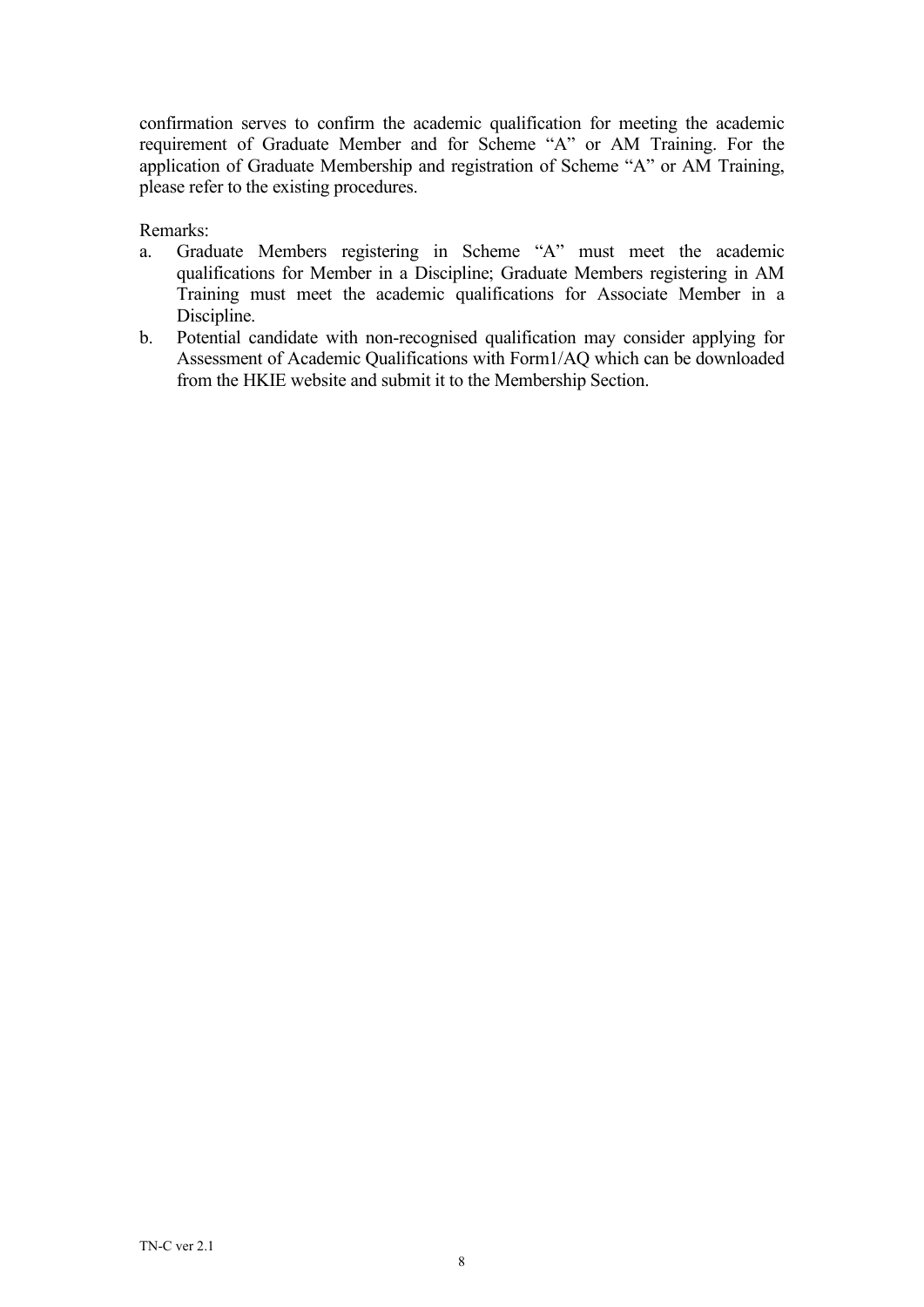## Sample of Training Record of Registered Scheme "A" Trainee

Appendix B